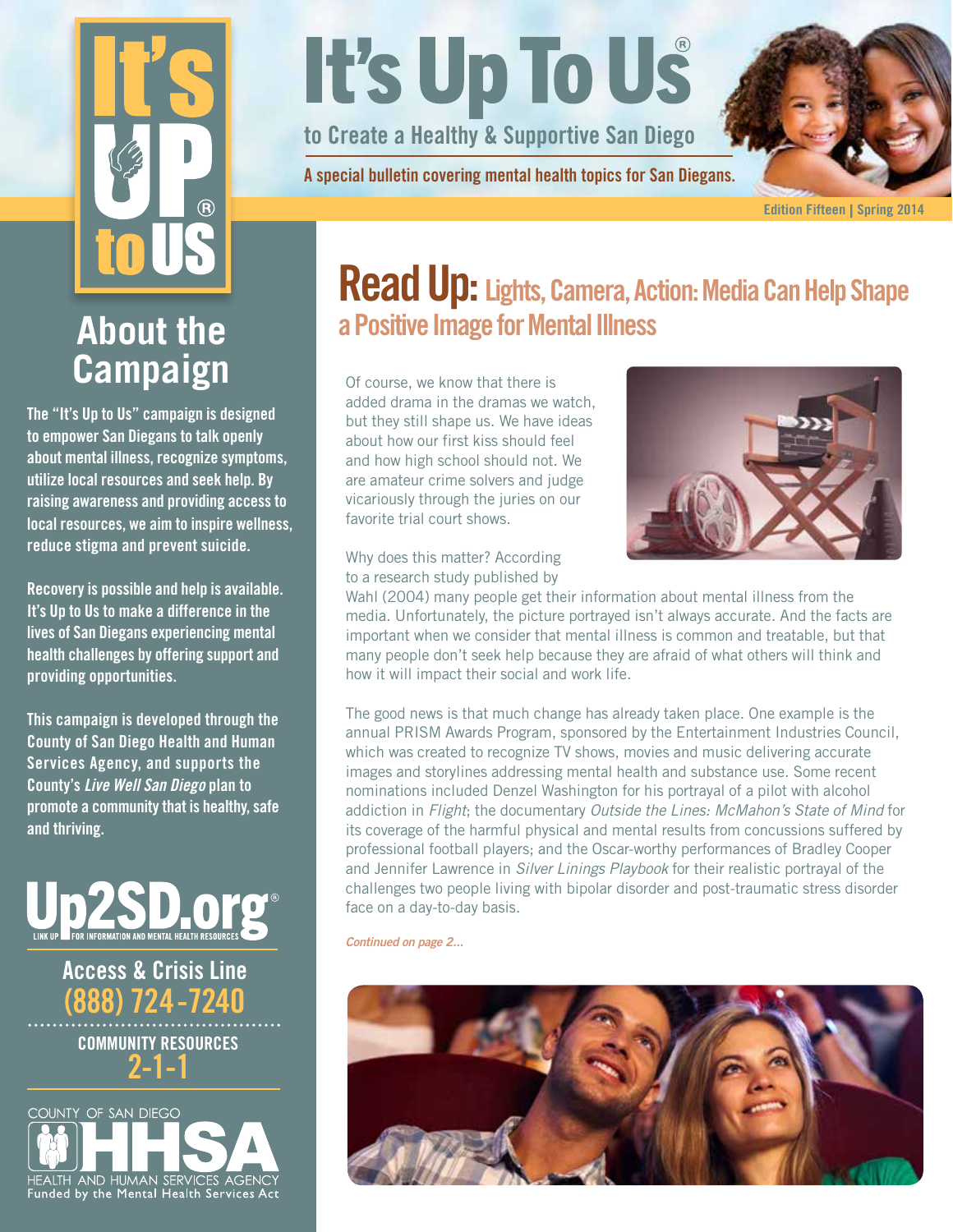In 1949 May was officially recognized as National Mental Health Awareness Month. Raising awareness **Did You Know?** about mental illness can help break through the stigma that often prevents millions of Americans from seeking the treatment they need. *(Source: U.S. Department of Health and Human Services)* 

# Read Up: Lights, Camera, Action: Media Can Help Shape a Positive Image for Mental Illness

*...continued from front page*

### **Casting New Characters and Storylines**

### **Mental illness is more common and adaptable than we think.**

In fact, it impacts 1 in 4 adults in San Diego County and around the country. And people with mental illness are not just brilliant scientists and musicians (e.g., as portrayed by Russell Crowe in *A Beautiful Mind,* Jamie Foxx in *The Soloist* and Matt Damon in *Good Will Hunting)*, but regular people, our neighbors and co-workers.

For example, NBC's *Parenthood* features a teenage boy, Max, diagnosed with Asperger's syndrome. In a storyline in which he runs for class president, Max describes his peculiar behavior (a dislike for shaking hands and making direct eye contact) as some of the characteristics of the disorder, but also lets others know that what may seem like limitations are actually strengths that have helped him follow through with the plans he has set out for himself.

### **Help is available and treatment is effective.**

People experiencing mental illness, whether they are experiencing depression, post-traumatic stress disorder or schizophrenia, need to get help to get better. Treatment is effective, and more so with support from friends and family.

In the series *Elementary* on CBS, Sherlock Holmes, the main character, is supported by a sober companion and an AA sponsor who encourage and support him in his recovery. In

*Homeland* (Showtime), a CIA agent diagnosed with bipolar disorder seeks treatment and returns home to be taken care of by her father and sister after being dismissed from her job. Though she is reluctant at first, her family convinces her to accept her diagnosis and comply with her treatment and eventually she is offered her job back.

### **It is okay to talk about mental health.**

Shows and movies can inspire our curiosity in more ways than one. Showing us that it is OK to talk about mental illness by openly sharing it with millions of viewers is a great step in the right direction.

One example is the documentary *A New State of Mind: Ending the Stigma of Mental Illness*, narrated by Glenn Close. It aired on PBS stations throughout California and encouraged Californians to talk openly about mental illness.

### **What can you do?**

Examine your own biases. When you watch depictions of mental illness, ask yourself: Why do you think people with a mental illness are portrayed like that? Does it mesh with your own views? Is it accurate? Do you know anyone with a mental illness who is like that? Read up and check the facts at **Up2SD.org** or **nami.org.**

For more information about the PRISM awards visit: **prismawards.com**.

# Liven Up Your Health: M is for Meditation and Mental Health!



Breathing is not only a physical action, but a mental one too. Mindful meditation is a way for individuals to focus on their present thoughts and emotions and use breathing techniques to sort their experiences and reflect on the ways they react to their present environment. Meditation can provide more than a relaxing state of mind: it can help reduce stress that can negatively affect both our mind and body. This connection between a physical (breathing) and a mental (thoughts and emotions) action can be a starting point to a healthy mental routine.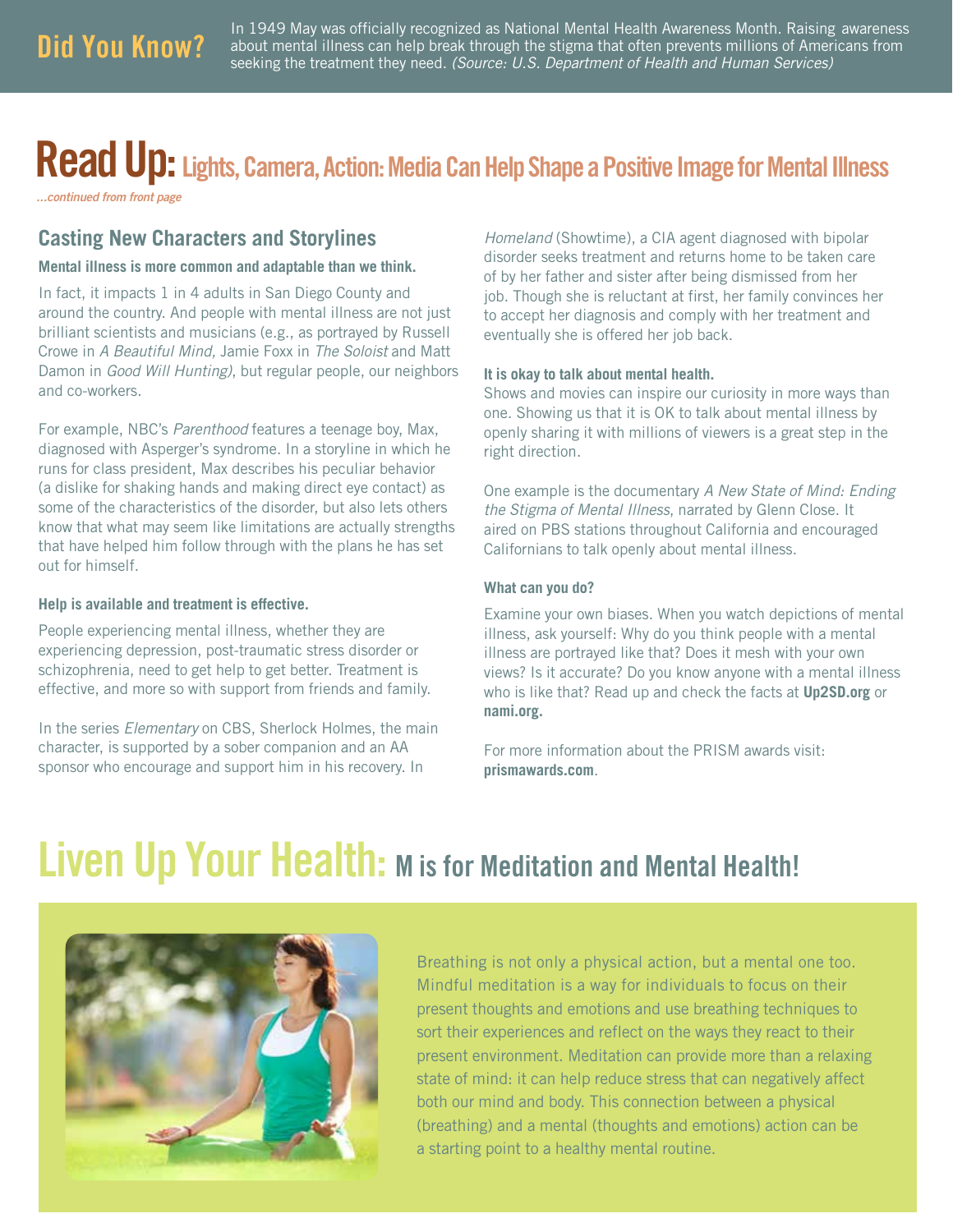# Growing Up: **Growing Up:**<br>Turn Off the Screen and Turn On Wellbeing **Get Up &**



enjoyed in moderation by children as it can have negative impacts on their emotional and behavioral development, as well as their academic performance.

### **The Campaign for a Commercial-Free Childhood offers these Screen Free Facts:**

- Every day children (ages 8-18) spend, on average, more than computers, tablets, video games and smartphones.
- On average, preschool children spend up to 32 hours a week with screen media.
- tend to do better in school, have a healthier diet, stay more physically active and are better able to engage in schoolwork in

children age 2 and older watch no more than 1 to 2 hours daily,

- 
- 
- 
- As much as possible, take advantage of San Diego's mild climate and trade screen time for outside and creative play time.

Visit **screenfree.org** and **empoweredbyplay.org** for additional tips.

# **Participate** Learn QPR to Prevent Suicide!

QPR, which stands for Question, Persuade and Refer, is an emergency intervention to help a person who is considering suicide. Anyone who is in a position to recognize the signs that someone may be considering suicide is encouraged to sign up for a QPR training. In a one-hour workshop, individuals learn to recognize warning signs, what questions to ask and how to offer hope and help. The workshop is designed for parents, friends, neighbors, teachers, ministers, doctors, nurses, office supervisors, caseworkers, firefighters and many others.

QPR trainings are offered at no cost in San Diego. To sign up or to schedule a group workshop, contact Community Health Improvement Partners (CHIP) at: **(858) 609-7971** or **evaughan@sdchip.org.**





Call (888) 724-7240 for immediate help. Free, confidential support in all languages 7 days a week / 24 hours a day